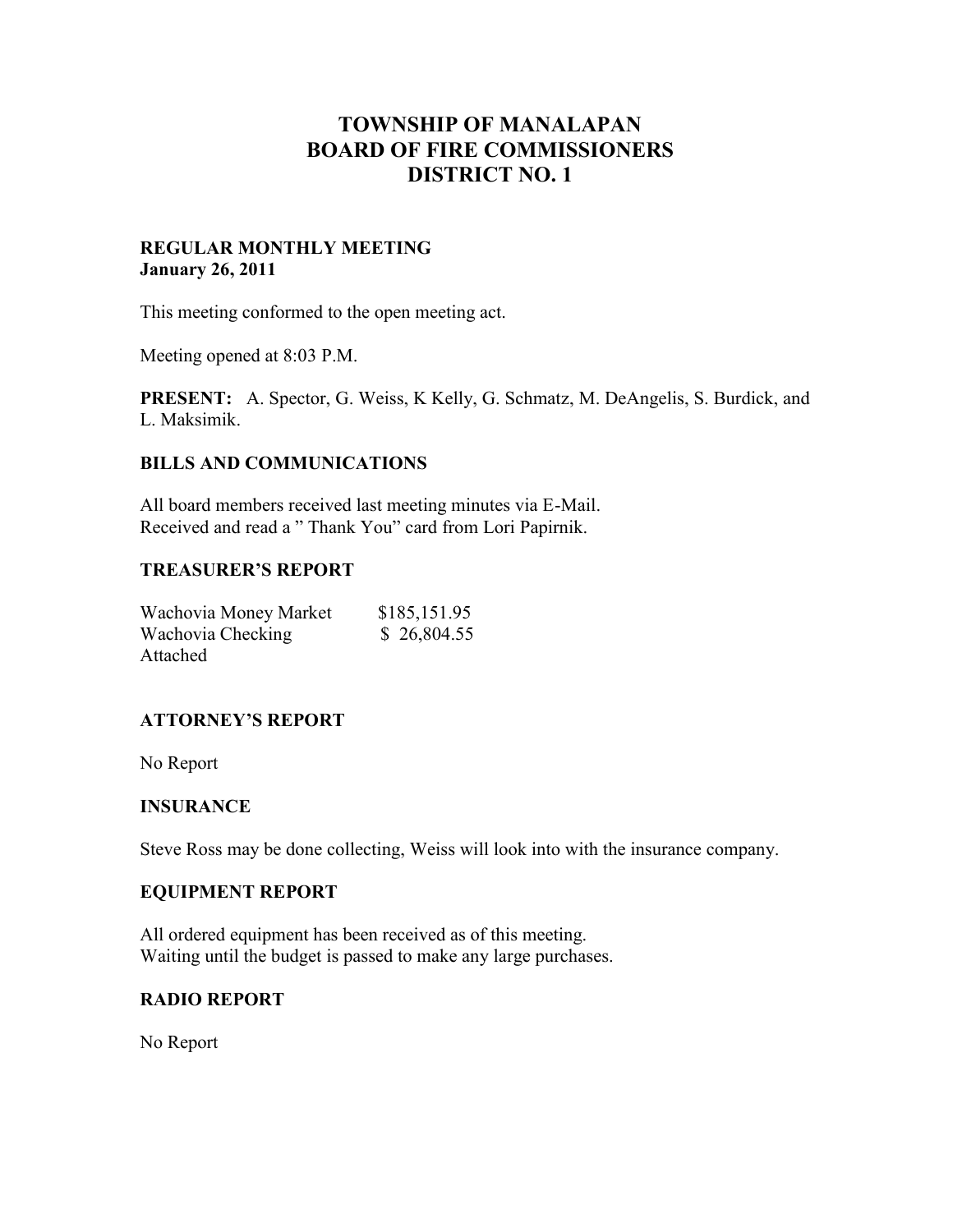# **CHIEF'S REPORT**

78 fire calls for the month, there is no printout due to a computer error.

# **TRUCK REPORT**

26-1-73 – Repaired the pump and cable. 26-1-91 – Fire & Safety installed new box. 26-1-77 –Repaired the problems with lights – broken wire between switch and light. Replaced the air control valve.

# **ASSOCIATION REPORT**

No report.

# **TRUSTEES' REPORT**

No report.

# **OLD BUSINESS**

Budget meeting was held on January  $19<sup>th</sup>$  at 8:00 p.m. The upcoming budget was discussed and is currently held up at the Department of Community Affairs. The budget is to be voted on our regular monthly meeting on February  $2<sup>nd</sup>$  2011.

Schmatz attended the task force meeting with the township. See attached.

# **NEW BUSINESS**

Commissioner Kelly made a motion to pay all vouchers; this was seconded by Commissioner Schmatz. All voted aye.

Commissioner Schmatz made a motion for \$300 to purchase 2 Mag lights with their car chargers for the Chiefs vehicles; this was seconded by Commissioner Kelly. All voted aye.

Commissioner Schmatz made a motion not to exceed \$200 to purchase 2 replacement CO meters; this was seconded by Commissioner Kelly. All voted aye.

Commissioner Schmatz made a motion not to exceed \$2,000 to make the new auxiliary trailer fire service ready; this was seconded by Commissioner Spector. All voted aye.